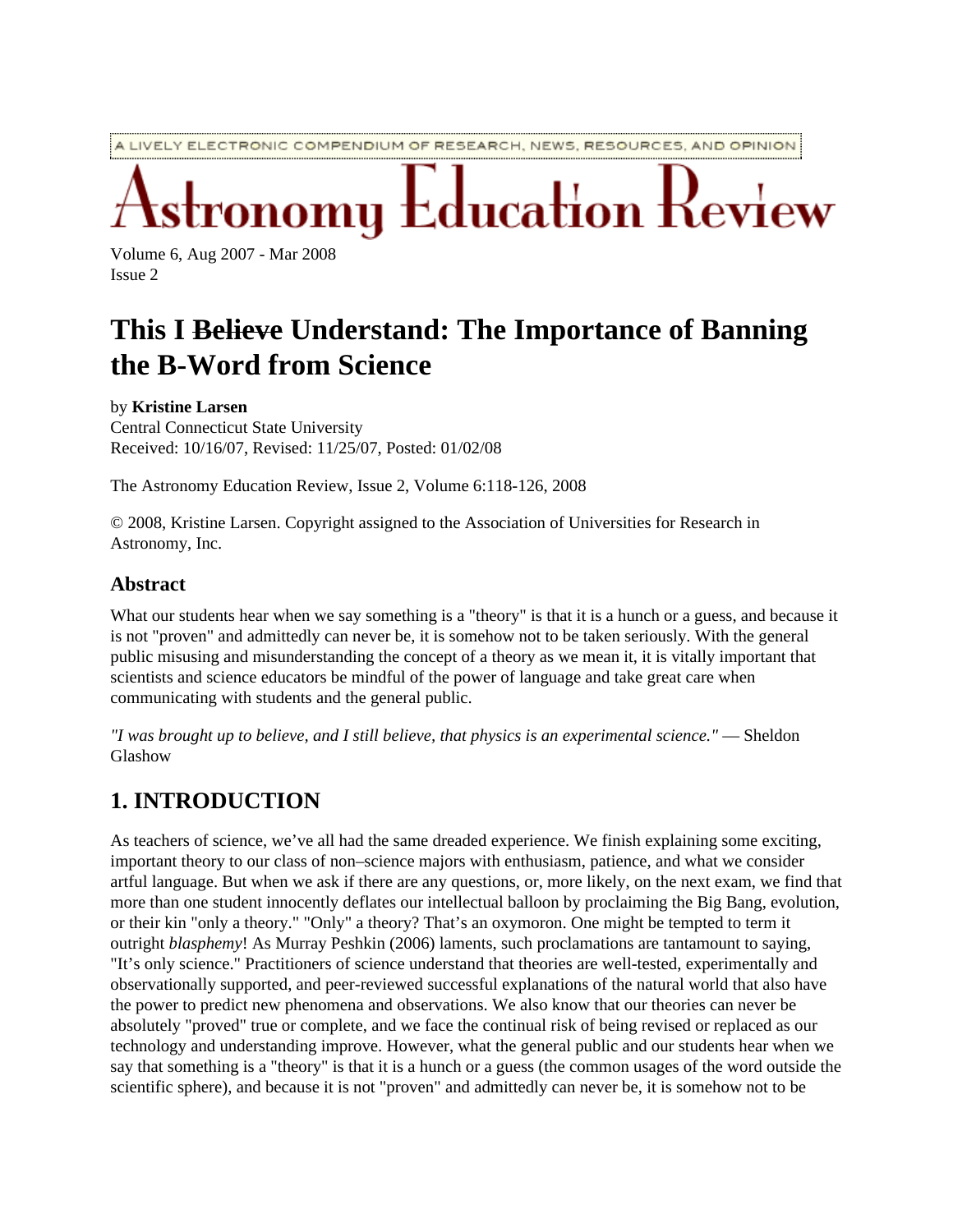taken seriously. David Morrison (2005) warns that a serious symptom of this fundamental misunderstanding of the scientific meaning of the term "theory" can be found in polls that "indicate that three quarters of Americans agreed that evolution is commonly referred to as the theory of evolution because it has not yet been proven scientifically" (38). Is it any wonder, then, that students (and their parents) can fall sway to arguments of "fairness" put forward by proponents of so-called intelligent design? Isn't that also a theory that's just as good as any that the scientific establishment has developed? Another area for concern is that, as Brickhouse et al. (2002) have shown, "research literature tends to refer to all theoretical constructions as 'theories,' regardless of whether the ideas to which they are referring have the explanatory power of those ideas that are called scientific theories" (578). With both the general public, and the larger academic community outside of science, misusing and misunderstanding the concept of a theory, it is vitally important that scientists and science educators be mindful of the power of language and take great care when communicating with students and the general public (Morrison 2003; Quinn 2007). This article considers one particularly egregious misuse of language in popular-level science discussions, namely the dreaded B-word—*believe*.

### **2. "THEOLOGICAL HANDWAVING"**

In an attempt to explain science in an engaging and accessible manner, popularizers of science and science educators sometimes fall into the general trap of using words and metaphors that have a decidedly religious connotation. We talk about the symmetry of large-scale structure in the universe as "an item of faith among cosmologists" (Smolin 2006, 208) and have faith that the "laws of the large and small should fit together into a coherent whole" (Greene 1999, 386). We are told of "Einstein's complete faith in his ideas" (Gleiser 2005, 254), and how Thomas Gold "kept the faith" with respect to the steady-state model (Singh 2005, 438) even though the discovery of the Big Bang's cosmic background radiation "gives us faith that we have not dreamed it all up" (Vilenkin 2007, 41). Astronomers possess "faith in the constancy" of the period-luminosity relationship for Cepheid variables but question the wisdom of having "unbounded faith in the evolutionary invariance" of a galaxy's luminosity (Goldberg 1982, 49, 304). We marvel at "mathematical miracles" (Woit 2006, p. 197) and "miraculous-looking discoveries" (Glanz 2001), we "confess" to being "an agnostic" when it comes to extra dimensions (Krauss 2005a, 244) or to being "agnostic" as to whether string theory will unite the four forces (Randall 2005, ix). Some of us are so enraptured by a particular discovery that we feel "like an atheist who has just received a message from a burning bush" and become "an immediate true believer" (Krauss 2005a, 138). Cutting-edge work is followed "religiously" (Kaku 1994, 151), leading some adherents to become "a passionate proselytizer" (Finkel 2005). As more evidence is gathered for our particular pet hypothesis, we may proclaim that it is becoming established "more solidly in the dogma of theory than ever" (Taubes 1986, 254). Dogma of theory? Should any scientist, science educator, or serious science writer utter such a phrase, even under the umbrella of creative license? As Scott (2004) reminds us in her classic work on the public tension between evolution and creationism, "dogma—an idea held by belief or faith—is anathema to science" (8). But Morrison (2003) deservingly chides the scientific community when he writes that "almost all of us speak of believing a particular scientific result or theory" and warns that "this usage has the unintended result of associating scientific results with a religious or philosophical belief system." Given the tendency of those outside the scientific realm to misunderstand the scientific method and the relationship between science and religion, such writers should understand that they are clearly walking where angels (and scientists) should fear to tread.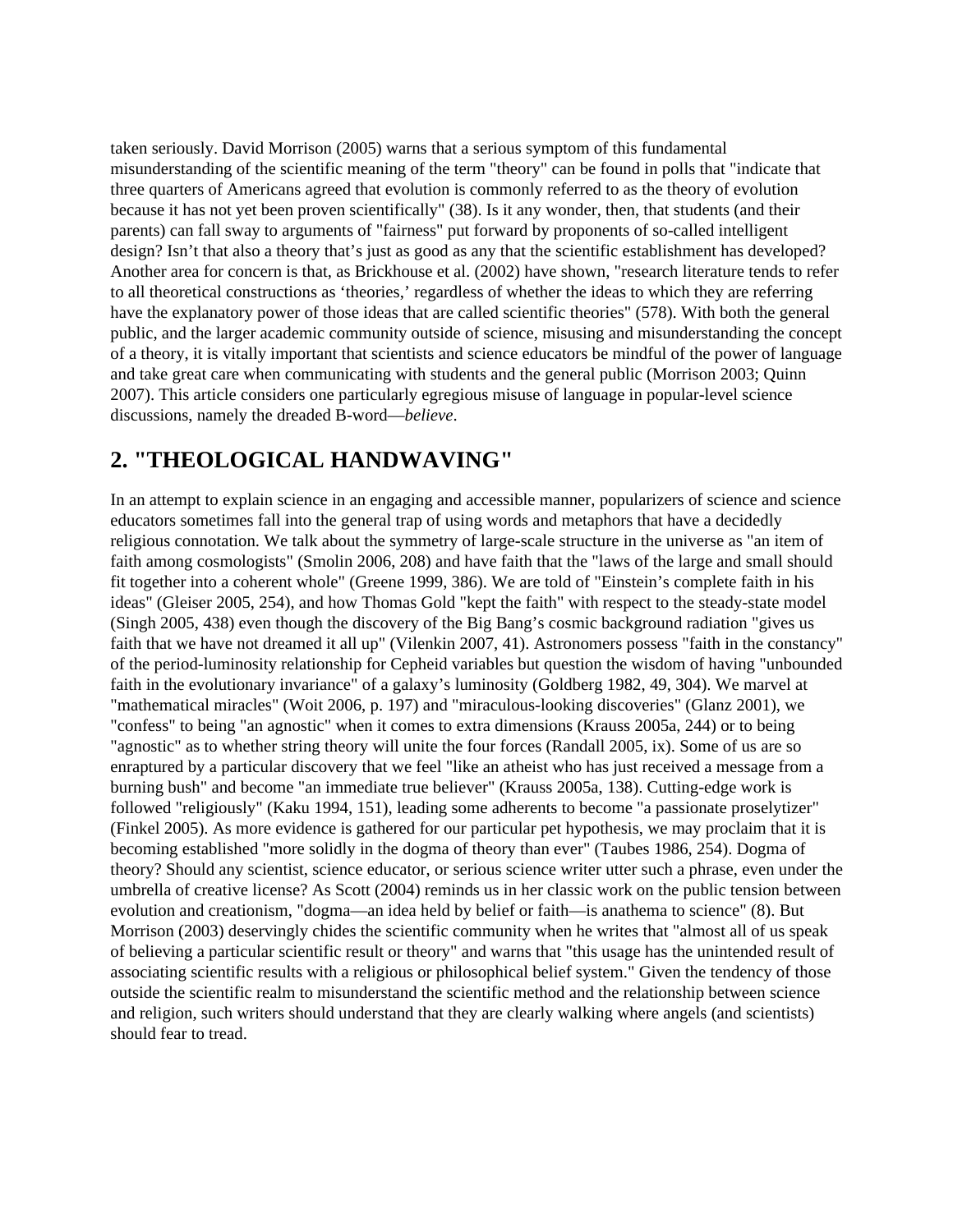Not only are we guilty of utilizing religious language to describe the scientific endeavor, but the name of God is itself sometimes invoked. Scientists proclaim that "God is a techno-geek" (Smolin 2006, 75) and speak of a mathematical "language in which God wrote the world" (Woit 2006, 211). Temperature fluctuations seen in the data of the COBE satellite are compared to seeing the "face of God" (McDonald 1992, A8), and the Higgs boson is proclaimed to be the "God particle" (Lederman 1993). Scientists have even been so bold as to tell the general public that "the mind of God can be viewed as cosmic music vibrating through hyperspace" (Kaku 2006, 356). More troubling is when scientists improperly use religious language in a humorous (and perhaps even mocking) manner. Is there any legitimate reason for a conference on quantum gravity to be opened with the proclamation "There is one true Alain [Connes], and I am his messenger" (Smolin 2006, 7), or for a talk given at a meeting of the American Academy for the Advancement of Science to be entitled "The Power and the Glory of String Theory" (Woit 2006, 226)? Such disrespectful uses of religious language run the risk of widening the already sizeable gap between science and persons of faith. Consider another unfortunately common use of religious metaphor in popular science writing. In an attempt to convey concern about (or even open contempt for) string theory and M-theory, numerous authors have described it as "a cult" (Woit 2006, 210), "medieval theology" (Glashow 1991, 183), and even a "faith-based initiative" (Holt 2006, 90). We bemoan the "messianic tendency" of its practitioners (Smolin 2006, 275) and refer to them with the clearly pejorative term "religious fanatics" and their research as "religious fundamentalism" (Magueijo 2003, 236).

Regardless of one's personal views on string theory, what good can come from such "theological handwaving"? According to priest and cosmologist Michael Heller (1997), "neither theology nor science benefits" (19). Some scientists attempt to explain that terms such as "design, agency, and even God" are merely metaphors for the unknown. They point to Einstein's multiple references to God, such as "God is cunning but He is not malicious," which they purport to merely be metaphors for the natural laws of the universe (Susskind 2006, 8). Perhaps so, but the damage has already been done and continues as well. Modern science is mysterious to the average person, as is pseudoscience and paranormal phenomena. Popularizers of science, especially of such "sexy" and highly speculative areas of research as string theory and extra dimensions, have perhaps done their job too well. As a result, "aficionados of the occult," proponents of pseudoscience, and even well-intentioned persons of faith (attempting to find their own peace between science and religion) have hijacked modern science in an attempt to gain support for their nonscientific ideas (Finkel 2005; Kuttner & Rosenbaum 2006). Take, for instance, an article by Christian writer Nicola Hoggard Creegan (2005), in which she proclaims that "string theory gives us a glimpse of the enormity of God's resources, the enormity of the project that would bring the universe or universes to another phase of existence." She further affirms to her eager readers that

the mysterious principle of the universe whether imbued with Spirit, or known as logos or wisdom would surely be known in the kinds of complexities M theory/String theory proposes. Wormholes, parallel universes, and eleven dimensions are like rumours of the mysterious interconnections between heaven and earth. As Christians we can be excited about such proposals, and the uncanny affirmations they bring to the existence of things unseen and unheard. (26)

Some scientists, including those not trained in higher dimensional physics, have also taken their sometimes admittedly popular-level understanding of extradimensional theories as evidence for their theological or philosophical leanings. Frank Lee, a biophysicist and convert to Christianity, has a rather extensive set of online essays that use brane theory to explain that God and heaven exist in the "bulk" that surrounds our four-dimensional brane. As he offers in his introduction, God could "be only a centimeter away from us without being detected. Physicists have discovered the mechanism that prevents us from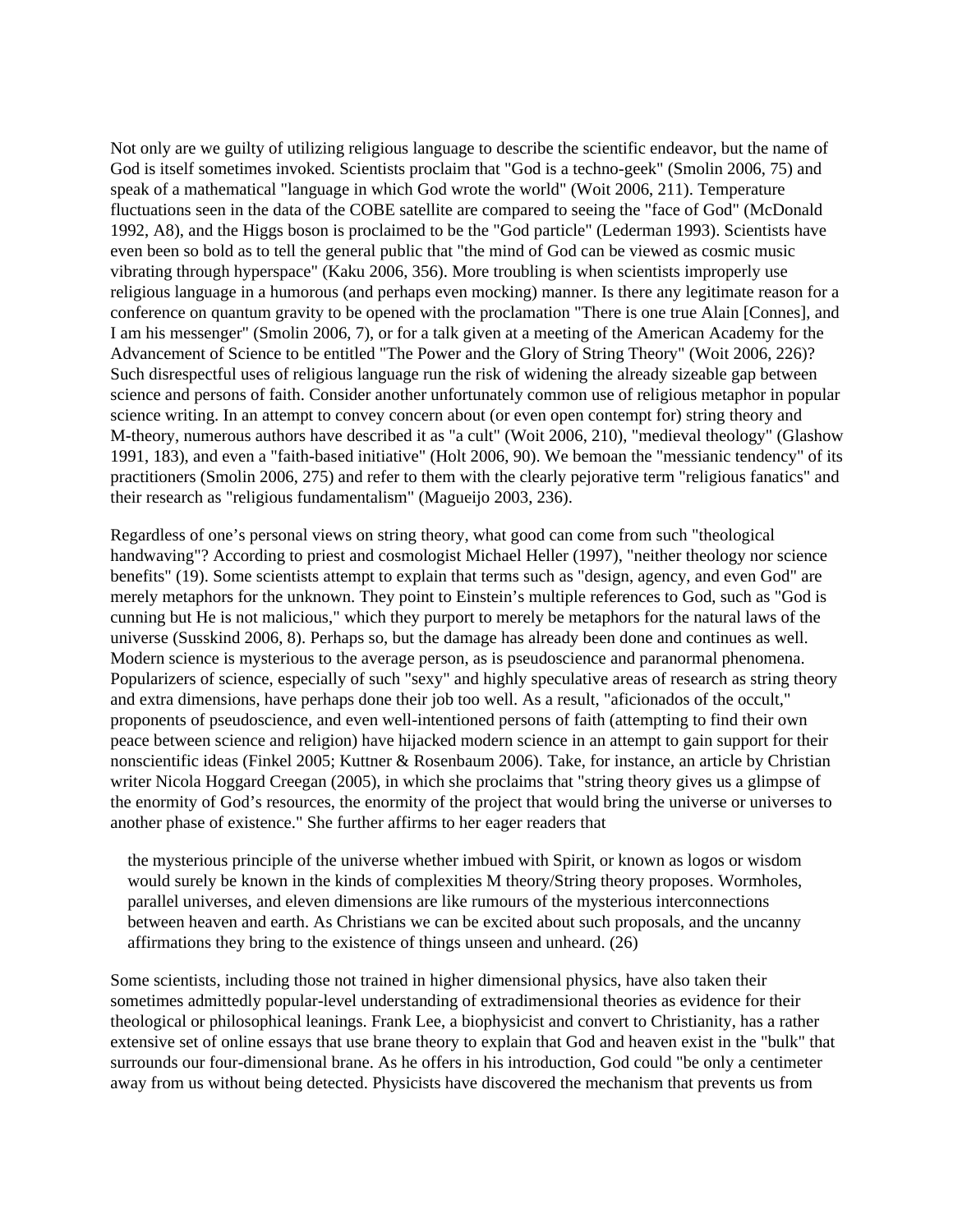seeing the Kingdom of God!" (2005a). In other essays, he tells the reader that communication with God must be done through gravitational waves and, therefore, that "the existence of God will be confirmed if the gravitational waves from God are detected" (2005b). John Hagelin, who holds a PhD in physics from Harvard and is a longtime faculty member at the Maharishi University of Management (run by the followers of transcendental meditation's founder, the Maharishi Mahesh Yogi), organized what was meant to be a public demonstration of the existence of "a unified superstring field." It was claimed that a collection of minds simultaneously practicing transcendental meditation could generate such a superstring field, which would reduce crime in Washington DC by "reducing stress and spreading tranquility." As expected by the scientific community, no such reduction in community violence resulted from the "experiment" (Park 2000, 29).

### **3. BANNING THE B-WORD**

If scientists, science educators, and science writers were to tackle the problem one word at a time, perhaps the place to begin would be the B-word, *believe*, and its variations. Particle physicist Helen Quinn (2007) reminds us that "for most people, a belief is an article of faith" (8). When scientists use that word, what they generally mean is that "the preponderance of evidence favors the interpretation" in question, quite a difference from how the general public uses the word. As a result, Quinn, Eugenie Scott, and David Morrison caution against using the word when describing scientific process and knowledge (Quinn 2007; Krauss 2005b; Morrison 2003).

### **3.1 Popular-Level Works**

How widespread is the use of the B-word in a scientific context? According to Marcelo Gleiser (2005), electromagnetism proved the vindication of "Faraday's belief in a deep unity in nature" (180), and Simon Singh (2005) stated encouragingly that "there is every reason to believe that the standard laws of chemistry as we understand them were behind the construction of the first cell" (489). Readers of Philip Harrington's (1990) *Touring the Night Sky with Binoculars* learn that "some experts believe that Mare Humorum is the oldest of the maria" (14), while "astronomers believe that these amazing novalike flares are the result of the interplay between a red dwarf paired with a white dwarf" (156). Inglis's (2007) *Astrophysics Is Easy!* informs us that "from studying the Pleiades H-R diagram, astronomers believe that the cluster could be about 50 million years old" (72), and Oerter's (2005) *The Theory of Almost Everything* explains that "physicists believe that all of the galaxies in the observable universe consist of normal matter" (254). Physicist Alex Vilenken (2007) also repeatedly falls victim to the dreaded B-word in *Many Universes in One*, writing that "cosmologists believe that this is how galaxies, clusters, and superclusters were formed" (41), "there are strong reasons to believe that most of this dark matter is not made up of nucleons and electrons" (43), and "we have every reason to believe that general relativity applies inside black holes just as much as it does outside" (92). Even Lawrence Krauss (2005a), who cites Eugenie Scott's admonition in his article, "Mind Your Language," makes the same faux pas in his popular-level book, *Hiding in the Mirror*; when writing about density fluctuations, he explains that "we believe this is how all large-scale structures in the universe first formed" (261). Krauss further explains that "we currently have reason to believe that they formed due to the quantum mechanical effects at very early times, as a result of inflation" (261). Perhaps unparalleled in his overplay of "belief/believe" is Stephen P. Maran, former Assistant Director of Space Sciences for Information and Outreach at the NASA-Goddard Space Flight Center. His *Astronomy for Dummies* (2005) is littered with the word. Consider the five representative examples (italics added for emphasis):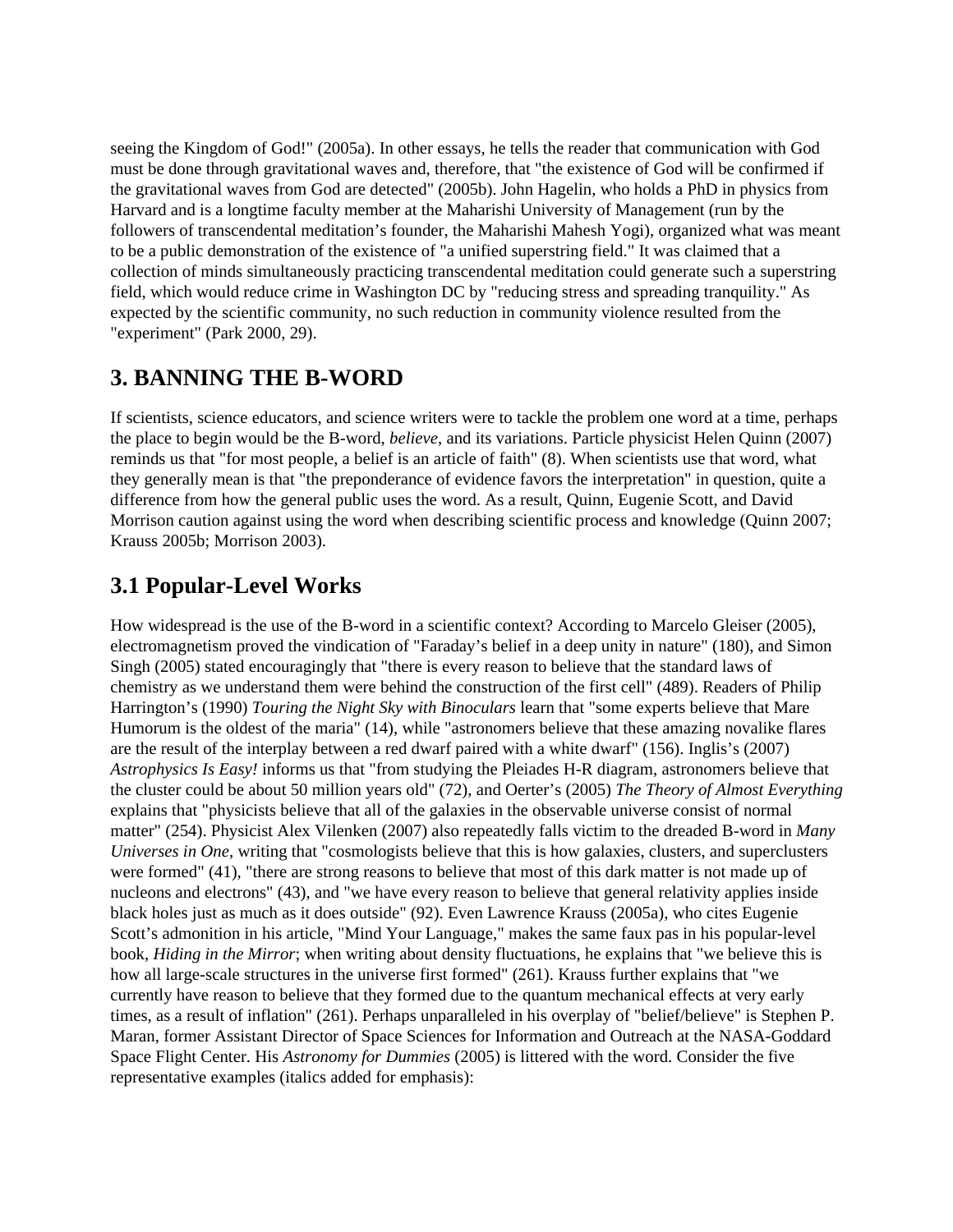Astronomers *believe* that comets were born in the vicinity of the outer planets. (65)

Many scientists *believe* that an asteroid hit Earth about 65 million years ago, wiping out the dinosaurs. (115)

It merges into the singularity, which scientists *believe* is infinitely dense. (222)

Astronomers *believe* in dark matter for yet another cosmic reason. (248)

But that's what scientists *believe* about how the universe took shape. (253)

Given the prevalence and persistence with which this word is used, should we expect the casual reader to think anything other than that "beliefs" are a natural part of science?

### **3.2 Textbooks and Educators**

But science popularizers are not the only ones to blame. Works written by science educators and education researchers also feature dubious uses of the word. For example, Brickhouse et al.'s 2002 article in *Science and Education* entitled "Evidence and Warrants for Belief in a College Astronomy Course" features the easily puzzling statement that "one of the goals of science education is the acquisition of justified belief—or knowledge—about the natural world" (581). As any science educator knows firsthand, there are many clearly erroneous explanations of natural phenomena that students can and have tried to justify, both in class discussions and on exams. The article continues to report that "students said they believed strongly in gravity" and "also said they believed strongly in evolution" (582). Similarly, well-known astronomy educator Michael Seeds (1996) lists among the important "messages" that need to be conveyed in an astronomy course the basic principle "that scientists believe there is a single reality, something called 'the truth'" (22). In his survey of common astronomical misconceptions, Neil Comins (2001) explains,

The power of experiments and observations to show that experts are wrong in their *beliefs* is an accepted hazard of the trade. It should serve as a reminder to everyone that scientific *beliefs* are subject to change and that if you have come to *believe* something, even because of what reputable scientists have said, you have to face the possibility that this *belief* is incorrect. (italics added for emphasis; 211)

The present author would argue that it is the job of the theologian to elicit "belief" and that of the science educator to bring about the functions of Bloom's (1956) taxonomy: knowledge, comprehension, application, analysis, synthesis, and evaluation.

A casual survey of the numerous astronomy textbooks that tend to accumulate on the average astronomy educator's bookshelves also demonstrates the pervasiveness of the B-word in our lexicon. In four randomly chosen recent textbooks selected by the present author, examples were found in each without much effort:

Most cosmologists believe that the intense background radiation in the early universe effectively prevented clumps of normal matter from forming or growing. (Chaisson & McMillan 2004, 465)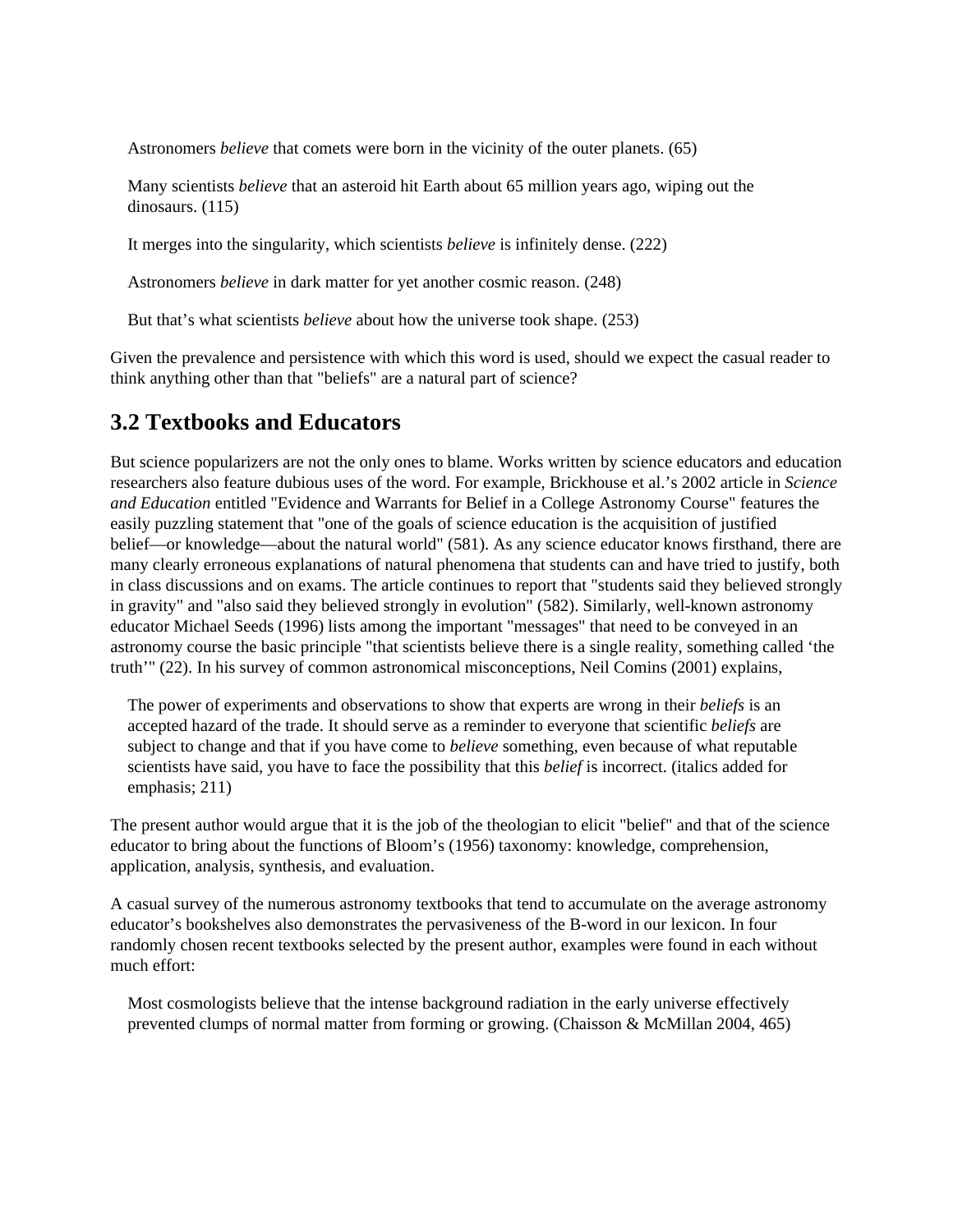The belief that terrestrial life descended from organisms created elsewhere in the universe is sometimes called panspermia. According to the theory. . . (Arny 2006, 533)

That is, we believe in the law of "conservation of energy"—the combination of mass plus energy is neither created nor destroyed. (Pasachoff & Filippenko 2007, 465)

The fourth textbook surveyed, Michael Seeds's (2008) *Horizons* (10th edition), has an offset box entitled "Why Scientists Speak Carefully: Words Lead Thoughts." Here Seeds warns that "words lead thoughts. It works in advertising and politics, and it can work in science, too. . . . All scientists are careful of language because careless words can mislead" (326). Unfortunately, this advice is apparently ignored by the author himself, who writes a mere nine pages later that "cosmologists believe that the dark matter cannot be baryons" (335).

### **3.3 Student Misconceptions**

In an attempt to explore the depth (and resulting problems) of the B-word's entrenchment in the science classroom, the present author included the following essay question on a take-home exam administered to a freshman-only honors class in science and science fiction for non–science majors:

You tell your roommate about this course, and they say "I don't believe in the Big Bang. It's just some stupid theory and there's no evidence for it. Besides, you can't believe in God and the Big Bang." How would you use what you have learned in this course to counter all parts of their argument?

During the course of the semester, Stephen Jay Gould's (1999) viewpoint of the Nonoverlapping Magisteria relationship between religion and science was discussed, as well as the scientific method and the history of, evidence in support of, and changes made to, the Big Bang model. Of the 22 students, only four were able to completely and correctly answer the question. Three of the most egregious statements are listed below:

"They assume that the universe was created from a huge explosion that continues to spread outward and cool down. They believe this to be true because of. . ."

"Science and believing in god are quite similar because they both can't be proved."

"Also, the big bang is just a theory and nothing is proven. . . . For my roommate to be able to believe in both, she would need to realize that both God and the Big Bang are just theories."

A total of 18 students either did not pick up on the problem with the use of the word "theory" or incorrectly explained what a scientific theory entails. An alarming 19 students either did not comment on the use of the word "believe" or incorrectly used it themselves in their answer, an especially disconcerting outcome because students were docked points for incorrectly using the word on papers and homework during the semester. Only a single student failed to dutifully list supporting scientific evidence for the Big Bang model. Therefore, if this question had been of the usual type included on astronomy exams ("regurgitation education" of facts), all but one of the students would have earned an A on this question even though it is clear that the vast majority of the class did not grasp the basic concept of a scientific theory and how the Big Bang fits the definition.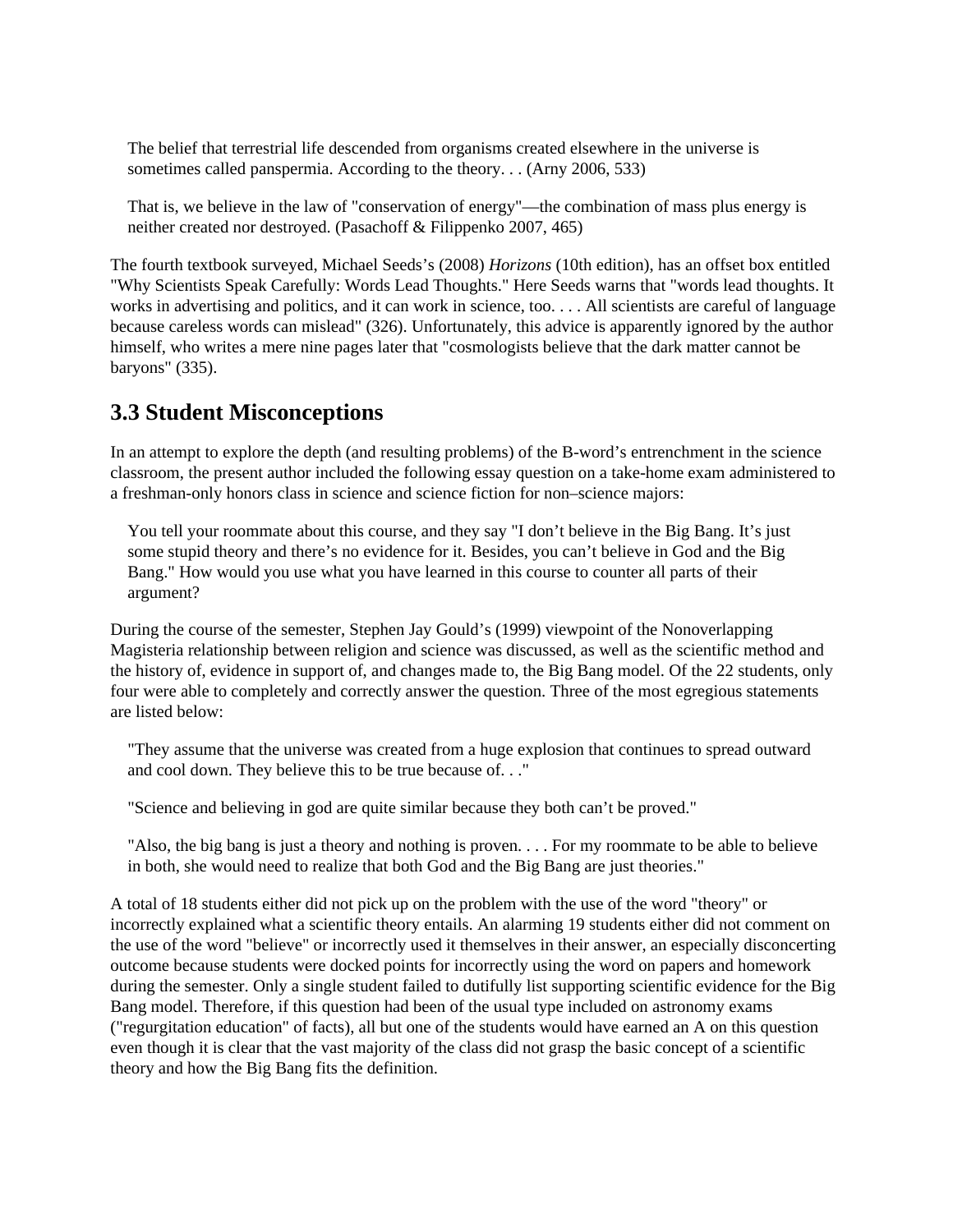## **4. CONCLUSION**

This disappointing result confirms the commonly cited argument that

school science, if it is to contribute effectively to improved public understanding of science, must develop students' understanding of the scientific enterprise itself, of the aims and purposes of scientific work, and of the nature of the knowledge it produces. Such an understanding, it is argued, is necessary for students to develop an appreciation of both the power and the limitations of scientific knowledge claims, an appreciation which is necessary for dealing appropriately with the products of science and technology as informed citizens who can participate fully in a modern democracy. (Driver et al. 1996, 1)

However, there is an important facet to this that can no longer be ignored. As Quinn (2007) warns, "words shift their meaning; each community develops its own usage. That change in meaning leads to miscommunication" (8). The change itself can be in a direction that fosters increasing miscommunication rather than clarity. Morrison (2005) notes that "while older dictionaries give preference to the scientific definition" (38) of the word "theory," newer texts have given precedence to the colloquial meaning, namely referring to a theory as a "belief, something taken to be true without proof, an assumption, a suggestion, a hypothesis" (38-39). It is therefore vital that we as scientists, science educators, and popularizers of science watch our words carefully and model correct verbal behavior with those with whom we come into contact. If we do not, we risk confirming the general public's erroneous opinion that "in gravitation, electromagnetism, relativity, or evolution, scientists are just guessing or following their hunches" (Morrison 2003).

As in the case of most cultural changes, this one will be slow and tedious. We cannot expect to overcome decades of sloppy usage in a single course in a single semester, but planting the seed is the first step to achieving growth and eventually the desired outcome. The next time Brian Greene (1999) or another popular science writer asks us "how much faith should we really have in the big bang theory" (347), we should not hesitate to reply, "absolutely none at all."

## **References**

Arny, T. T. 2006, *Explorations: An Introduction to Astronomy* (4th ed.), New York: McGraw-Hill.

Bloom, B. S. 1956, *Taxonomy of Educational Objectives, Handbook I: The Cognitive Domain*, New York: David McKay.

Brickhouse, N. W., Dagher, Z. R., Shipman, H. L., & Letts, W. J., IV. 2002, "Evidence and Warrants for Belief in a College Astronomy Course," *Science and Education*, 11, 573.

Chaisson, E., & McMillan, S. 2004, *Astronomy: A Beginner's Guide to the Universe* (4th ed.), Upper Saddle River, NJ: Pearson Education.

Comins, N. F. 2001, *Heavenly Errors*, New York: Columbia University Press.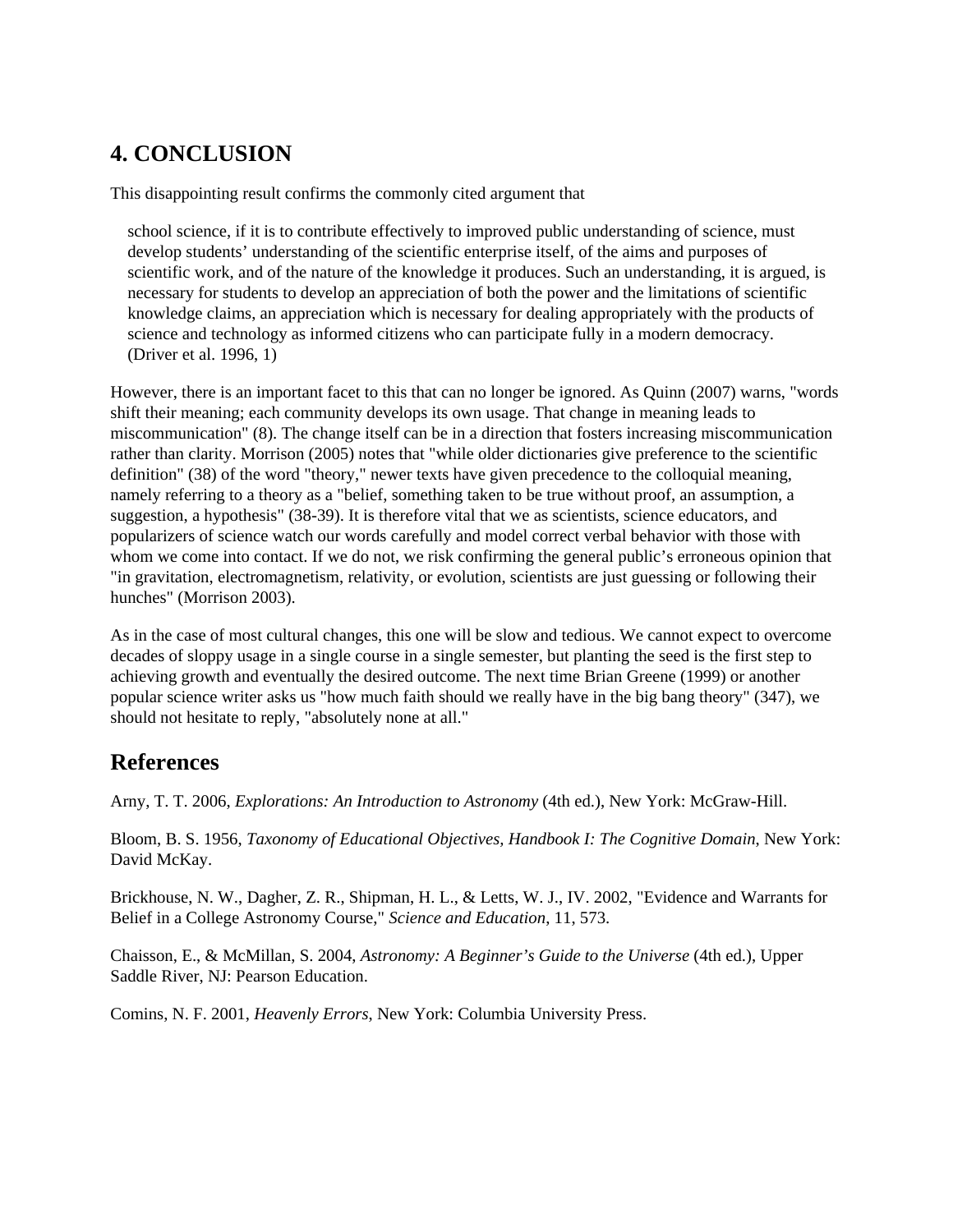Creegan, N. H. 2005, "Models and Metaphors," *Stimulus*, 13(1), 26.

Driver, R., Leach, J., Millar, R., & Scott, P. 1996, *Young People's Images of Science*, Buckingham, UK: Open University Press.

Finkel, E. 2005, "Fish Out of Water," *Cosmos Magazine*, August, http://www.cosmosmagazine.com/node/99 (accessed June 30, 2007).

Glanz, J. 2001, "With Little Evidence, String Theory Gains Influence," *New York Times*, March 13, F4.

Glashow, S. L. 1991, *The Charm of Physics*, New York: Touchstone.

Gleiser, M. 2005, *The Dancing Universe*, Hanover, NH: Dartmouth University Press.

Goldberg, H. 1982, *Physics of Stellar Evolution and Cosmology*, London: Routledge.

Gould, S. J. 1999, *Rocks of Ages*, New York: Ballantine.

Greene, B. 1999, *The Elegant Universe*, New York: W. W. Norton and Co.

Harrington, P. S. 1990, *Touring the Night Sky with Binoculars*, Indianapolis: Wiley.

Heller, M. 1997, "The Abuse of Cosmology," *Mercury*, 26(6), 19.

Holt, J. 2006, "Unstrung," *The New Yorker*, October 2, 86.

Inglis, M. 2007, *Astrophysics Is Easy! An Introduction for the Amateur Astronomer*, New York: Springer.

Kaku, M. 1994, *Hyperspace*, New York: Oxford University Press.

Kaku, M. 2006, *Parallel Worlds*, New York: Anchor Books.

Krauss, L. M. 2005a, *Hiding in the Mirror*, New York: Viking.

Krauss, L. M. 2005b, "Mind Your Language," *New Scientist*, 188(2528), 23.

Kuttner, F., & Rosenbaum, B. 2006, "Teaching Physics Mysteries versus Pseudoscience," *Physics Today*, 59(11), 14.

Lederman, L. (with Teresi, D.). 1993, *The God Particle*, Boston: Houghton Mifflin.

Lee, F. 2005a, "Why We Can't See God: A Scientific Explanation," http://www.web-books.com/GoodPost/Articles/SeeGod.htm (accessed January 4, 2007).

Lee, F. 2005b, "God Could be Detected by Gravitational Waves," http://www.web-book.com/GoodPost/Articles/Gravitation.htm (accessed January 4, 2007).

Magueijo, J. 2003, *Faster Than the Speed of Light*, Cambridge, MA: Perseus.